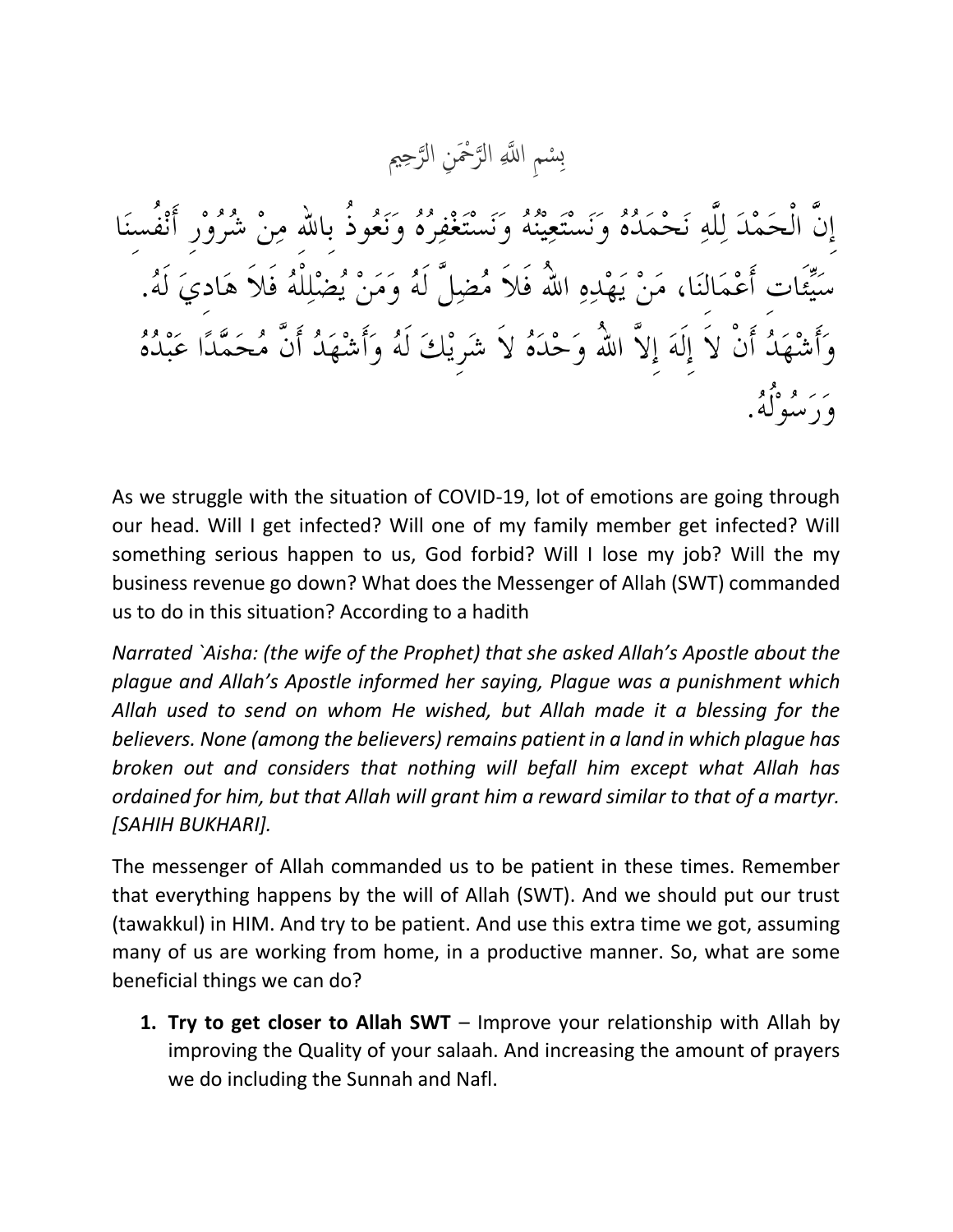- **2. Try to interact with the Quran more –** Increase your recitation of the Quran, especially in the morning. And increase your interaction with the Quran by reading its translation.
- **3. Spend more time with family –** Utilize this extra time with family. Improve your bonds, mend your relationships.
- **4. Find out how you can help,** whether by donations, helping older neighbors, sponsoring medical suppliers, or whatever deems fit.

Key is to be patient in these times, and utilize the extra time wisely to improve our relationship with Allah.

أَقُولُ قَوْلِي هَذَا، وَأَسْتَغْفِرُ اللَّهَ لِيَ وَلَكُمْ ولسَائر الْمُسْلِمِين ، فَاسْتَغْفِرُوهُ، إِنَهُ هُوَ الْغَفُورُ الرَّحِيمُ.

Sit Down

بِسْمِ اللَّهِ، والْحَمْدُ لِلَّهِ، والصَّلَاةُ والسَّلَامُ عَلَى رَسُولِ اللَّهِ، صَلَّى اللَّهُ عَلَيْهِ وسَلَمَ.

Its Allah who can afflict us with a disease and its Him who can protect us. InshaAllah lets be patient in these testing times and use the extra time wise.